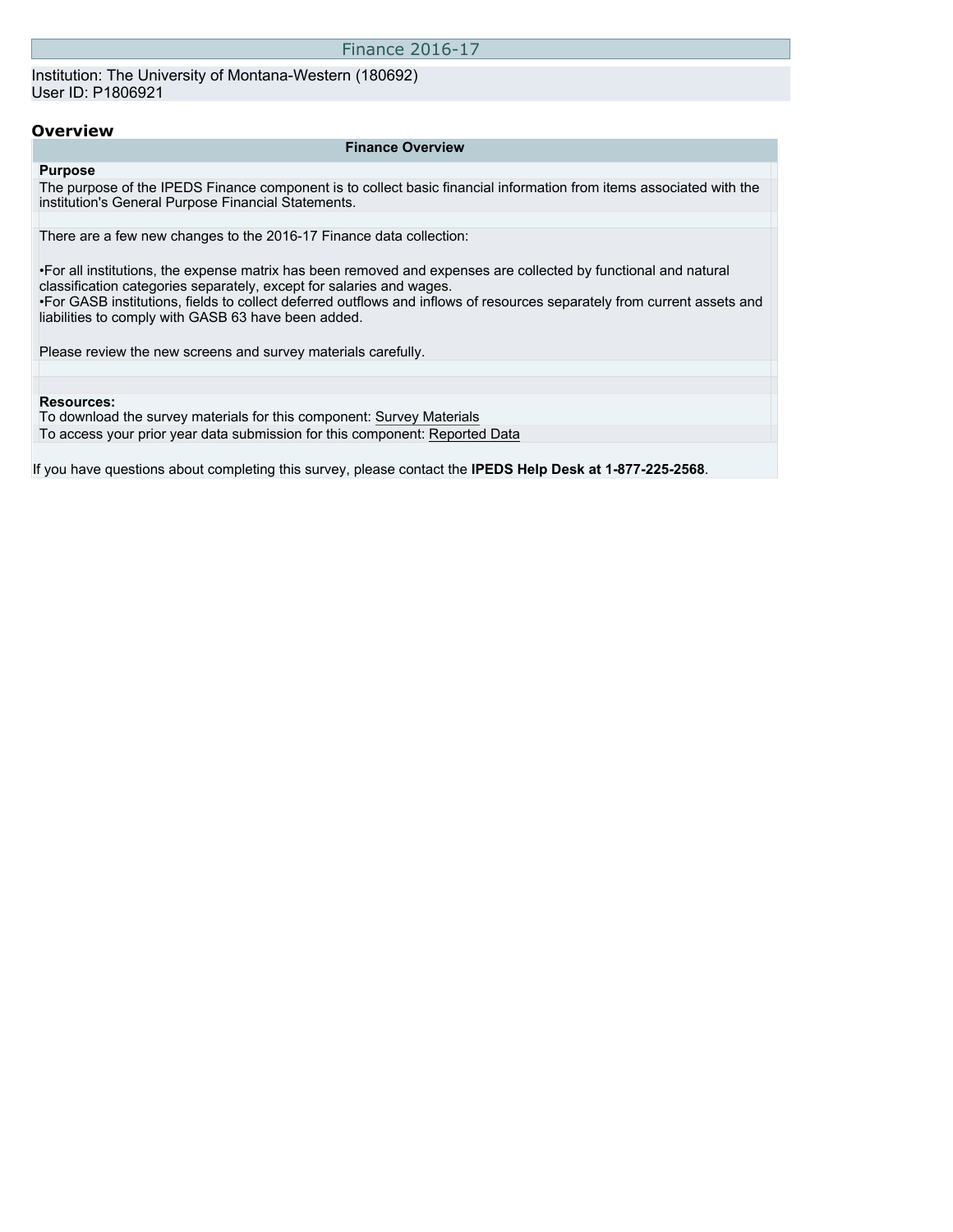# **Finance - Public institutions**

## **Reporting Standard**

**Please indicate which reporting standards are used to prepare your financial statements:**

GASB (Governmental Accounting Standards Board), using standards of GASB 34 & 35

FASB (Financial Accounting Standards Board)

**Please consult your business officer for the correct response before saving this screen.** Your response to this question will determine the forms you will receive for reporting finance data.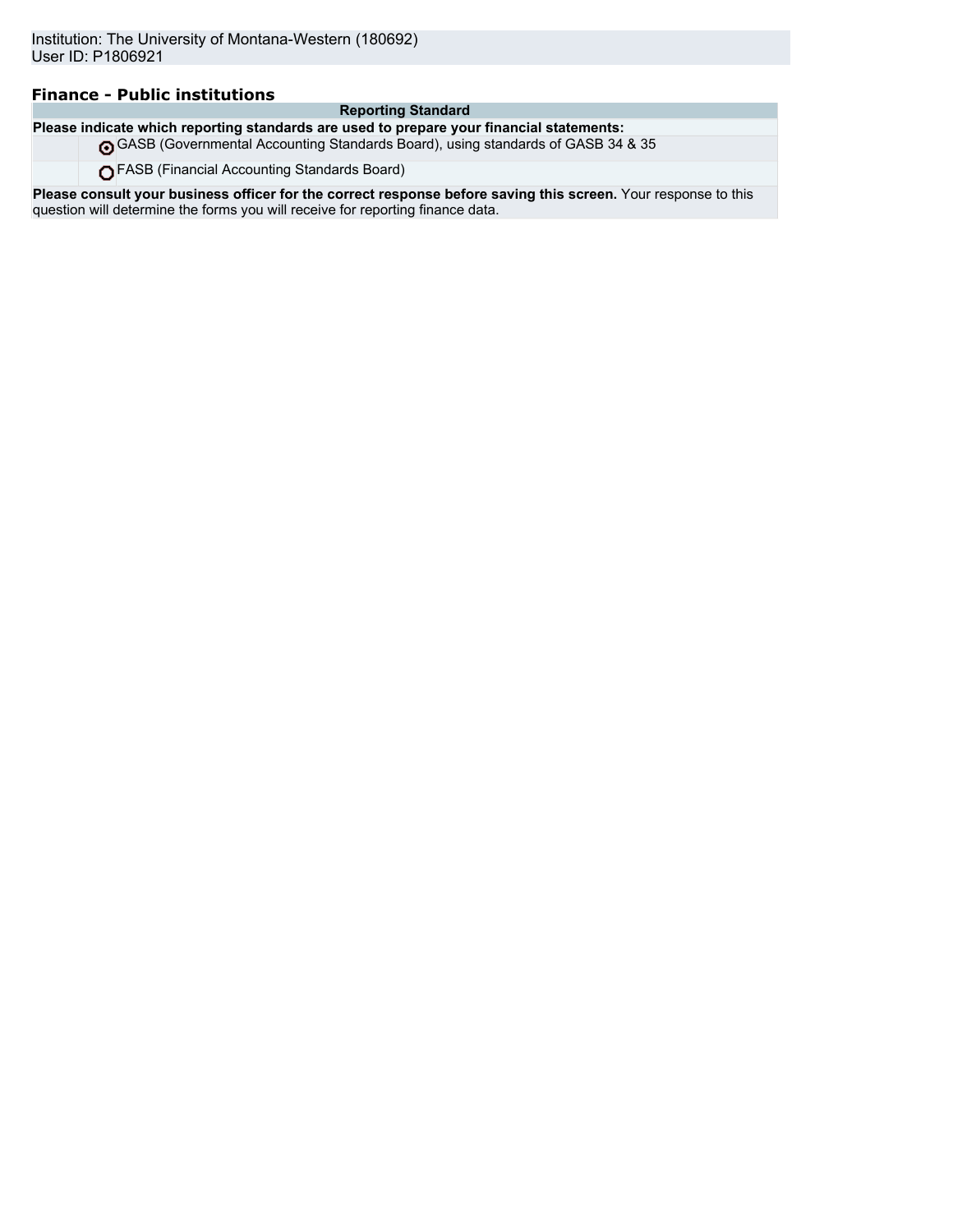| <b>Finance - Public institutions</b>                                                                                                                                                                                                            |                                                   |                           |            |  |  |
|-------------------------------------------------------------------------------------------------------------------------------------------------------------------------------------------------------------------------------------------------|---------------------------------------------------|---------------------------|------------|--|--|
|                                                                                                                                                                                                                                                 | <b>General Information</b>                        |                           |            |  |  |
|                                                                                                                                                                                                                                                 | <b>GASB-Reporting Institutions (aligned form)</b> |                           |            |  |  |
| To the extent possible, the finance data requested in this report should be provided from your institution's audited<br>General Purpose Financial Statements (GPFS). Please refer to the instructions specific to each screen of the survey for |                                                   |                           |            |  |  |
| details and references.                                                                                                                                                                                                                         |                                                   |                           |            |  |  |
| 1. Fiscal Year Calendar                                                                                                                                                                                                                         |                                                   |                           |            |  |  |
| This report covers financial activities for the 12-month fiscal year: (The fiscal year reported should be the most                                                                                                                              |                                                   |                           |            |  |  |
| recent fiscal year ending before October 1, 2016.)                                                                                                                                                                                              |                                                   |                           |            |  |  |
| Beginning: month/year (MMYYYY)                                                                                                                                                                                                                  |                                                   | Month: 7                  | Year: 2015 |  |  |
| And ending: month/year (MMYYYY)                                                                                                                                                                                                                 |                                                   | Month: 6                  | Year: 2016 |  |  |
| 2. Audit Opinion                                                                                                                                                                                                                                |                                                   |                           |            |  |  |
| Did your institution receive an unqualified opinion on its General Purpose Financial Statements from your auditor for the                                                                                                                       |                                                   |                           |            |  |  |
| fiscal year noted above? (If your institution is audited only in combination with another entity, answer this question based                                                                                                                    |                                                   |                           |            |  |  |
| on the audit of that entity.)                                                                                                                                                                                                                   |                                                   |                           |            |  |  |
| O Unqualified                                                                                                                                                                                                                                   | O <sup>O</sup> Qualified                          | Don't know<br>(Explain in |            |  |  |
|                                                                                                                                                                                                                                                 | (Explain in                                       | box below)                |            |  |  |
| 3. Reporting Model                                                                                                                                                                                                                              | box below)                                        |                           |            |  |  |
| GASB Statement No. 34 offers three alternative reporting models for special-purpose governments like colleges and                                                                                                                               |                                                   |                           |            |  |  |
| universities. Which model is used by your institution?                                                                                                                                                                                          |                                                   |                           |            |  |  |
| Business Type Activities                                                                                                                                                                                                                        |                                                   |                           |            |  |  |
|                                                                                                                                                                                                                                                 |                                                   |                           |            |  |  |
| Governmental Activities                                                                                                                                                                                                                         |                                                   |                           |            |  |  |
| Governmental Activities with Business-Type Activities                                                                                                                                                                                           |                                                   |                           |            |  |  |
| 4. Intercollegiate Athletics                                                                                                                                                                                                                    |                                                   |                           |            |  |  |
| If your institution participates in intercollegiate athletics, are the expenses accounted for as auxiliary enterprises or                                                                                                                       |                                                   |                           |            |  |  |
| treated as student services?                                                                                                                                                                                                                    |                                                   |                           |            |  |  |
| Auxiliary enterprises                                                                                                                                                                                                                           |                                                   |                           |            |  |  |
| Student services                                                                                                                                                                                                                                |                                                   |                           |            |  |  |
| Does not participate in intercollegiate athletics                                                                                                                                                                                               |                                                   |                           |            |  |  |
| Other (specify in box below)                                                                                                                                                                                                                    |                                                   |                           |            |  |  |
| <b>5. Endowment Assets</b>                                                                                                                                                                                                                      |                                                   |                           |            |  |  |
| Does this institution or any of its foundations or other affiliated organizations own endowment assets ?                                                                                                                                        |                                                   |                           |            |  |  |
| ONo                                                                                                                                                                                                                                             |                                                   |                           |            |  |  |
| (report endowment assets)                                                                                                                                                                                                                       |                                                   |                           |            |  |  |
| 6. Pension                                                                                                                                                                                                                                      |                                                   |                           |            |  |  |
| Does your institution include pension liabilities, expenses, and/or deferrals for one or more defined benefit pension plans                                                                                                                     |                                                   |                           |            |  |  |
| in its General Purpose Financial Statements?                                                                                                                                                                                                    |                                                   |                           |            |  |  |
| O <sub>No</sub>                                                                                                                                                                                                                                 |                                                   |                           |            |  |  |
| <b>⊙</b> <sup>o</sup> Yes                                                                                                                                                                                                                       |                                                   |                           |            |  |  |
|                                                                                                                                                                                                                                                 |                                                   |                           |            |  |  |
| You may use the space below to provide context for the data you've reported above.                                                                                                                                                              |                                                   |                           |            |  |  |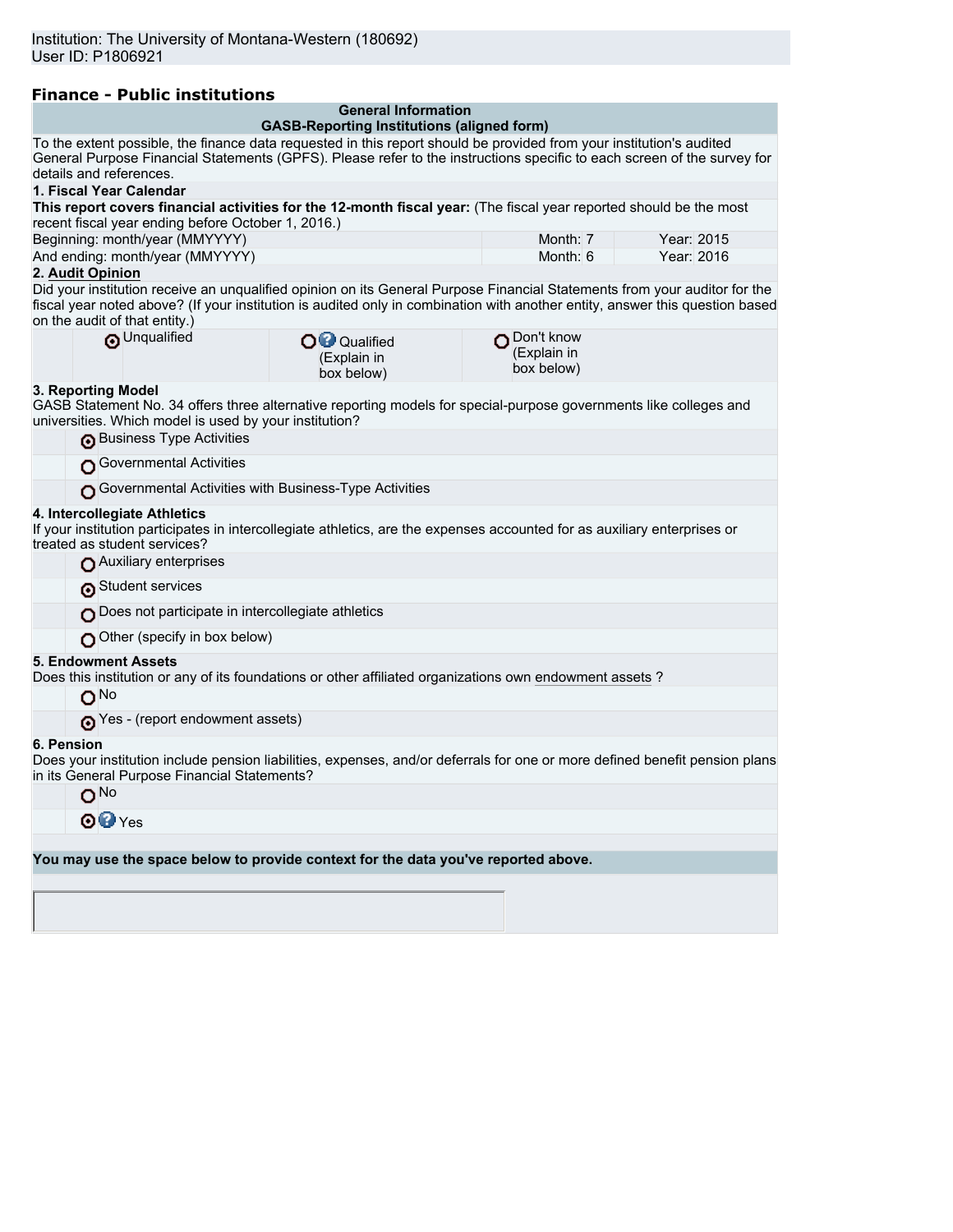# **Part A - Statement of Net Position Page 1**

# **Fiscal Year: July 1, 2015 - June 30, 2016**

**If your institution is a parent institution then the amounts reported in Parts A and D should include ALL of your child institutions**

| Line no. |                                                                  | Current year amount | Prior year amount |
|----------|------------------------------------------------------------------|---------------------|-------------------|
|          | <b>Assets</b>                                                    |                     |                   |
| 01       | Total current assets                                             | 9,207,181           | 8,728,358         |
|          |                                                                  |                     |                   |
| 31       | Depreciable capital assets, net of depreciation                  | 20,311,409          | 18,401,358        |
| 04       | Other noncurrent assets<br>CV=[A05-A31]                          | 553,702             | 1,475,392         |
| 05       | <b>Total noncurrent assets</b>                                   | 20,865,111          | 19,876,750        |
|          |                                                                  |                     |                   |
| 06       | <b>Total assets</b><br>CV=(A01+A05)                              | 30,072,292          | 28,605,108        |
| 19       | Deferred outflows of resources                                   | 981,910             |                   |
|          |                                                                  |                     |                   |
|          | Liabilities                                                      |                     |                   |
| 07       | Long-term debt, current portion                                  | 570.205             | 363,052           |
| 08       | Other current liabilities<br>CV=(A09-A07)                        | 1,251,454           | 1,265,121         |
| 09       | <b>Total current liabilities</b>                                 | 1,821,659           | 1,628,173         |
|          |                                                                  |                     |                   |
| 10       | Long-term debt                                                   | 4,856,850           | 5,426,021         |
| 11       | Other noncurrent liabilities<br>CV=(A12-A10)                     | 10,459,877          | 11,049,587        |
| 12       | <b>Total noncurrent liabilities</b>                              | 15,316,727          | 16,475,608        |
|          |                                                                  |                     |                   |
| 13       | <b>Total liabilities</b><br>CV=(A09+A12)                         | 17,138,386          | 18,103,781        |
| 20       | Deferred inflows of resources                                    | 359,085             |                   |
|          |                                                                  |                     |                   |
|          | <b>Net Position</b>                                              |                     |                   |
| 14       | Invested in capital assets, net of related debt                  | 11,425,753          | 11,992,771        |
| 15       | Restricted-expendable                                            | 109,845             | 98,683            |
| 16       | Restricted-nonexpendable                                         | 76,304              | 80,817            |
| 17       | Unrestricted<br>$\overline{CV=[A18-(A14+A15+A16)]}$              | 1,944,829           | $-1,670,944$      |
| 18       | <b>Net position</b><br>$\overline{CV}$ = [(A06+A19) - (A13+A20)] | 13,556,731          | 10,501,327        |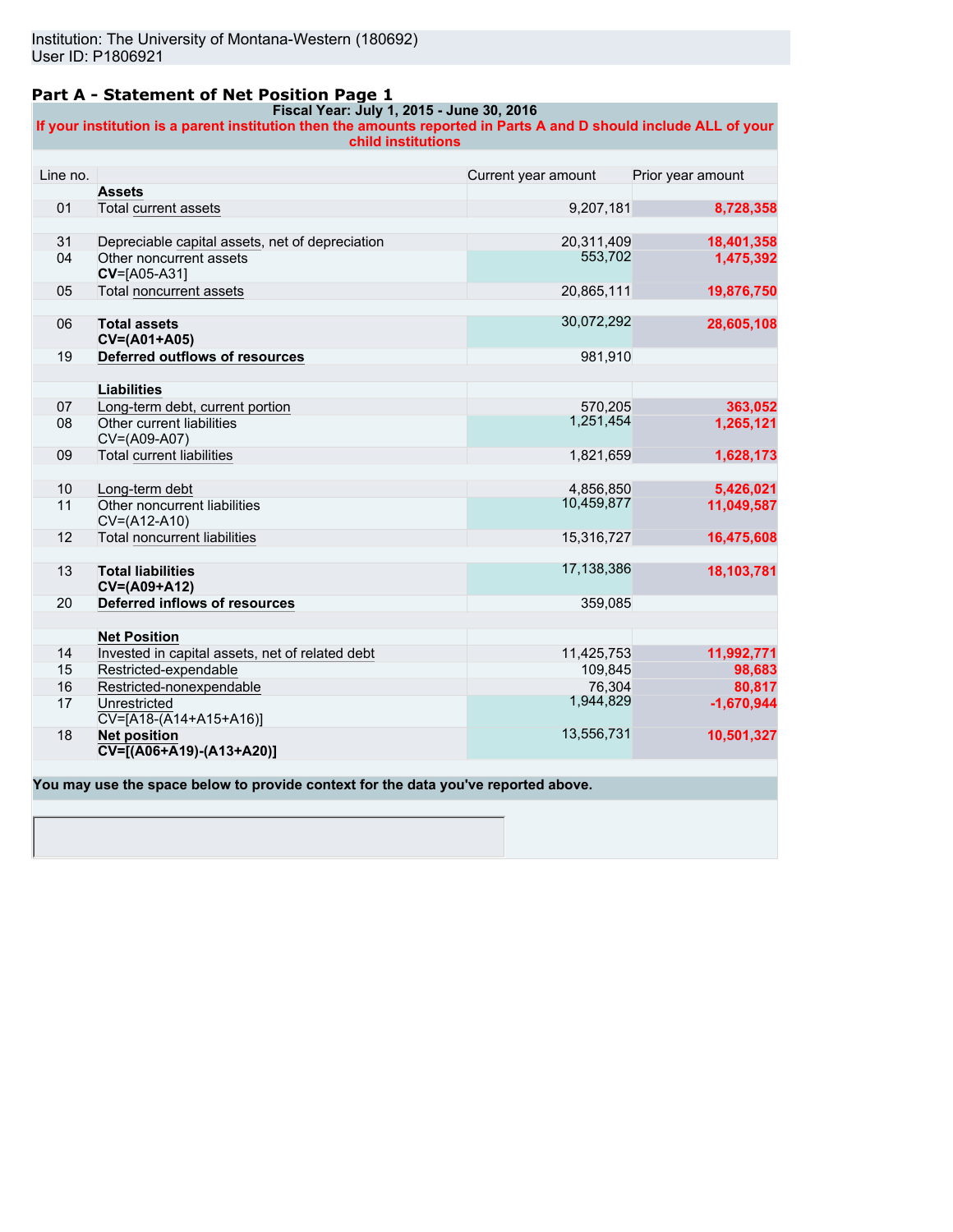# **Part A - Statement of Net Position Page 2**

**Fiscal Year: July 1, 2015 - June 30, 2016**

|    | Line No. Description                               | Ending balance | Prior year<br>Ending balance |
|----|----------------------------------------------------|----------------|------------------------------|
|    | <b>Capital Assets</b>                              |                |                              |
|    |                                                    |                |                              |
| 21 | Land and land improvements                         | 852.782        | 753,231                      |
| 22 | Infrastructure                                     | O              |                              |
| 23 | <b>Buildings</b>                                   | 39,061,531     | 39,061,531                   |
| 32 | Equipment, including art and library collections   | 3,829,570      | 3,610,108                    |
| 27 | Construction in progress                           | 3.377.005      | 436,335                      |
|    | <b>Total for Plant, Property and Equipment</b>     | 47.120.888     | 43,861,205                   |
|    | $CV = (A21 +  A27)$                                |                |                              |
| 28 | Accumulated depreciation                           | 26,825,574     | 25,459,847                   |
| 33 | Intangible assets, net of accumulated amortization |                |                              |
| 34 | Other capital assets                               |                | 0                            |
|    |                                                    |                |                              |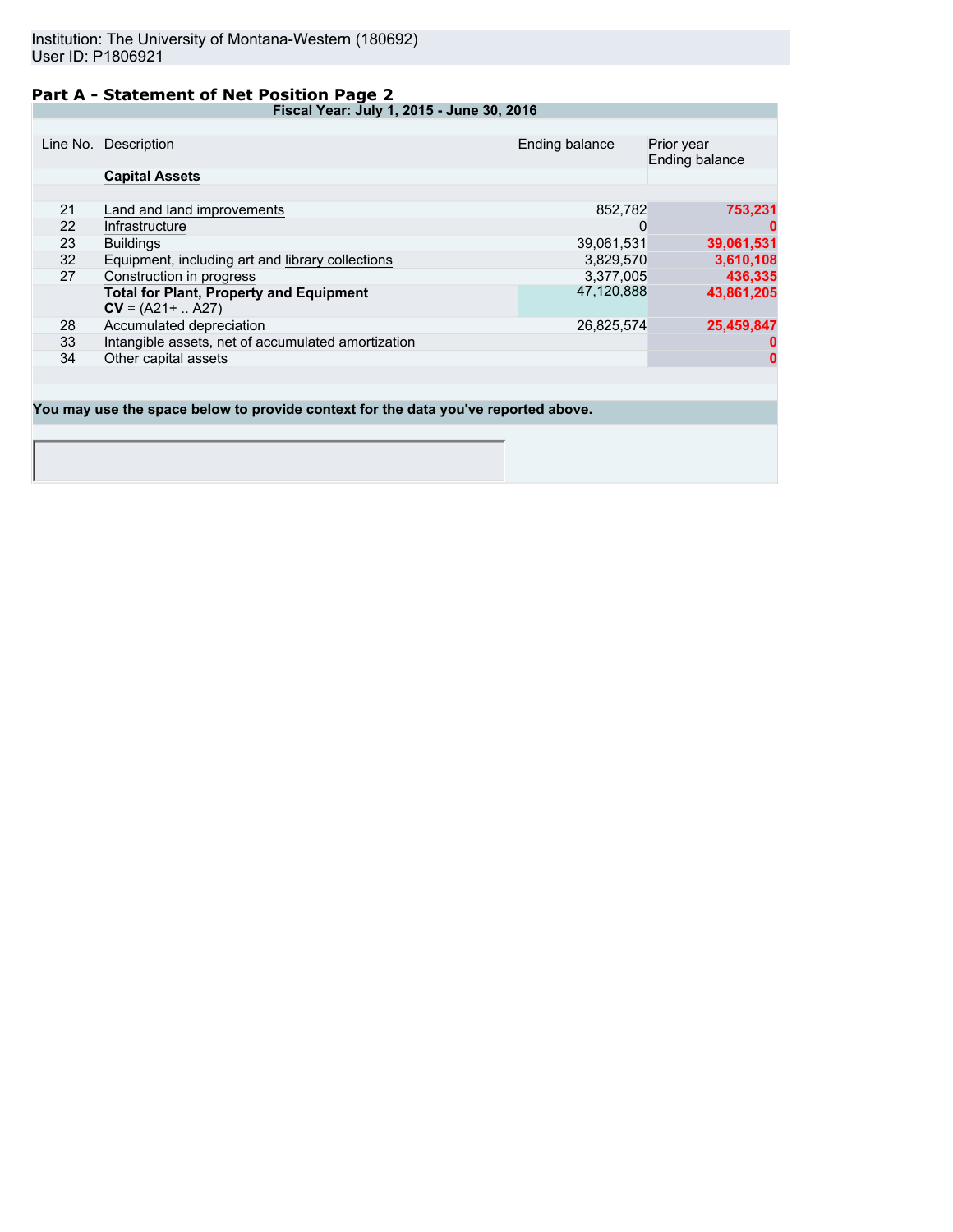# **Part D - Summary of Changes In Net Position**

#### **Fiscal Year: July 1, 2015 - June 30, 2016 If your institution is a parent institution then the amounts reported in Parts A and D should include ALL of your child institutions**

| Line<br>No. | Description                                                                                                | Current year<br>amount | Prior year<br>amount |
|-------------|------------------------------------------------------------------------------------------------------------|------------------------|----------------------|
| 01          | Total revenues and other additions for this institution <b>AND all of its child</b><br><b>institutions</b> | 28.379.660             | 25,707,270           |
|             |                                                                                                            |                        |                      |
| 02          | Total expenses and deductions for this institution AND all of its child<br><b>institutions</b>             | 25,312,981             | 25,116,263           |
|             |                                                                                                            |                        |                      |
| 03          | Change in net position during year<br>$CV=(D01-D02)$                                                       | 3,066,679              | 591,007              |
| 04          | Net position beginning of year for this institution AND all of its child<br><b>institutions</b>            | 10,501,327             | 14,187,610           |
| 05          | Adjustments to beginning net position and other gains or losses<br>$CV = [D06-(D03+D04)]$                  | $-11.275$              | -4,277,290           |
| 06          | Net position end of year for this institution AND all of its child institutions<br>(from A18)              | 13,556,731             | 10,501,327           |
|             |                                                                                                            |                        |                      |
|             | You may use the space below to provide context for the data you've reported above.                         |                        |                      |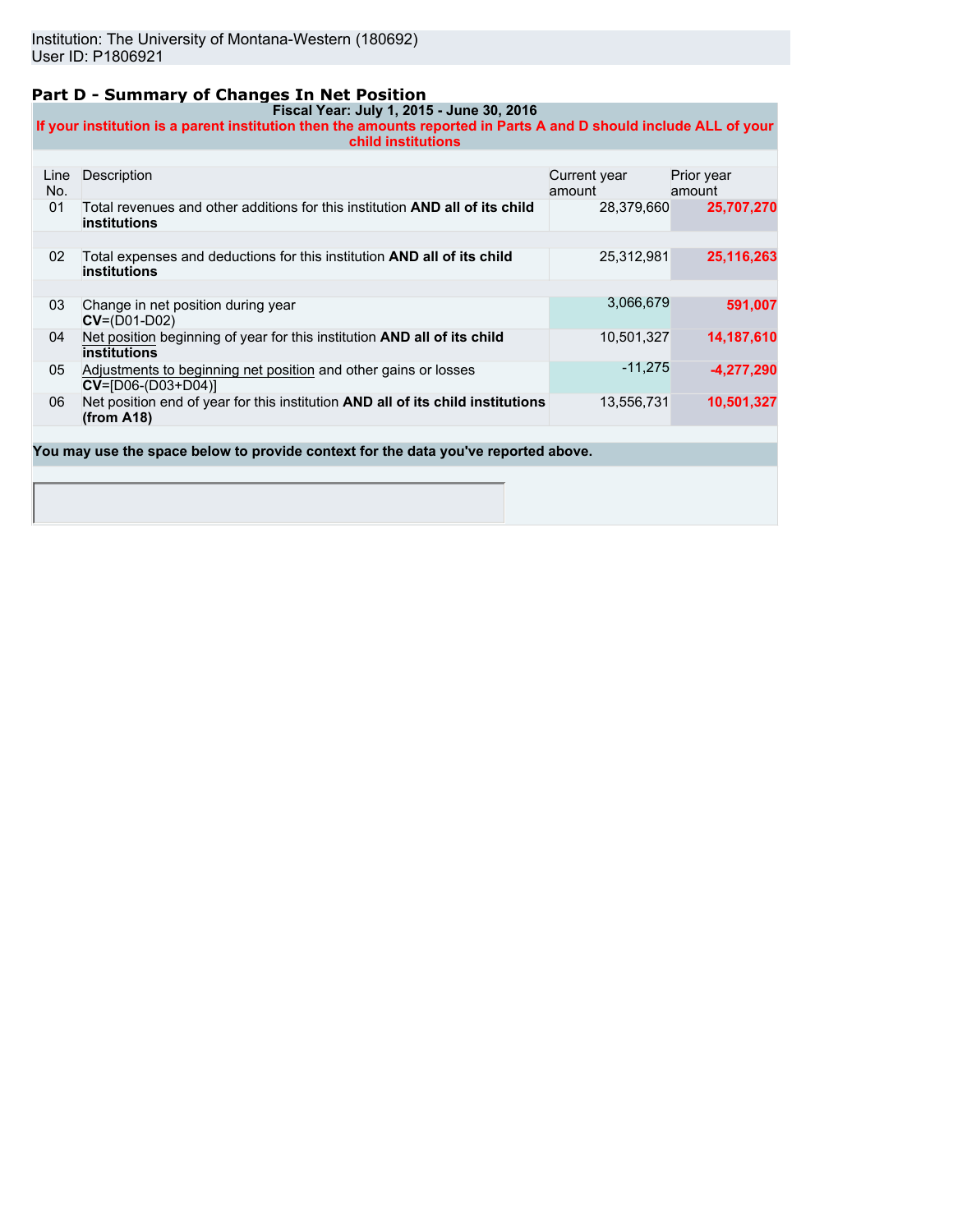# **Part E - Scholarships and Fellowships**

#### **Fiscal Year: July 1, 2015 - June 30, 2016 DO NOT REPORT FEDERAL DIRECT STUDENT LOANS (FDSL) ANYWHERE IN THIS SECTION**

| Line<br>No. | <b>Scholarships and Fellowships</b>                                                                                                                                          | <b>Current year</b><br>amount | <b>Prior year</b><br>amount |
|-------------|------------------------------------------------------------------------------------------------------------------------------------------------------------------------------|-------------------------------|-----------------------------|
| 01          | Pell grants (federal)                                                                                                                                                        | 2,249,245                     | 2,250,012                   |
| 02          | Other federal grants (Do NOT include FDSL amounts)                                                                                                                           | 50,943                        | 74,124                      |
| 03          | Grants by state government                                                                                                                                                   | 251,185                       | 125,720                     |
| 04          | Grants by local government                                                                                                                                                   |                               |                             |
| 05          | Institutional grants from restricted resources                                                                                                                               | 364,338                       | 396,296                     |
| 06          | Institutional grants from unrestricted resources<br>$CV=[E07-(E01++E05)]$                                                                                                    | 901,403                       | 913,251                     |
| 07          | Total revenue that funds scholarships and fellowships                                                                                                                        | 3,817,114                     | 3,759,403                   |
|             |                                                                                                                                                                              |                               |                             |
|             | Discounts and Allowances                                                                                                                                                     |                               |                             |
| 08          | Discounts and allowances applied to tuition and fees                                                                                                                         | 2,338,385                     | 2,199,080                   |
| 09          | Discounts and allowances applied to sales and services of<br>auxiliary enterprises                                                                                           | 216,094                       | 196,798                     |
| 10          | Total discounts and allowances<br>$CV=(E08+E09)$                                                                                                                             | 2,554,479                     | 2,395,878                   |
| 11          | Net scholarships and fellowships expenses after deducting<br>discounts and allowances<br>CV= (E07-E10) This amount will be carried forward to C10 of the<br>expense section. | 1,262,635                     | 1,363,525                   |
|             | You may use the space below to provide context for the data you've reported above.                                                                                           |                               |                             |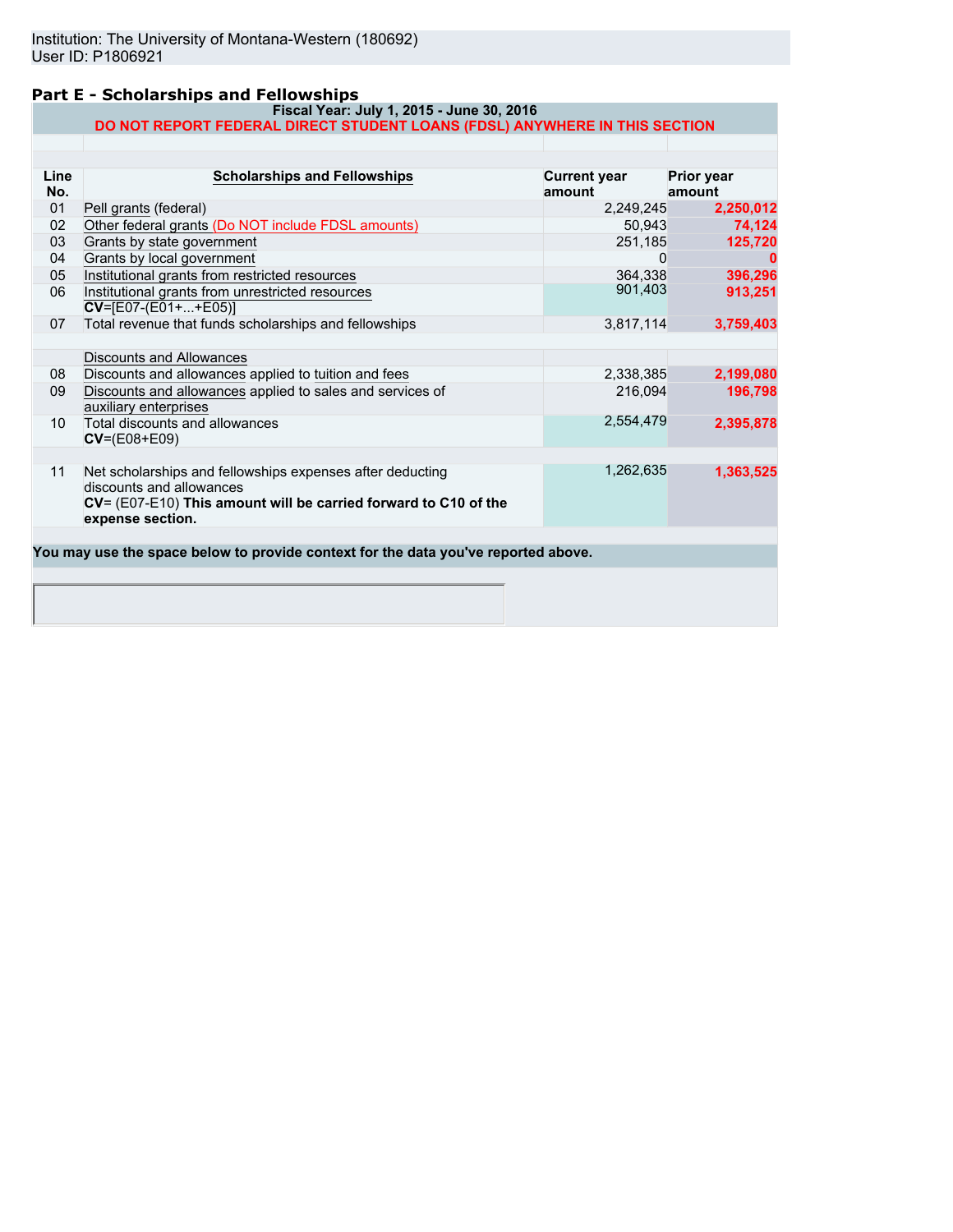# **Part B - Revenues by Source (1)**

**Fiscal Year: July 1, 2015 - June 30, 2016**

|    | Line No. Source of Funds                                 | <b>Current year amount</b> | Prior year amount |
|----|----------------------------------------------------------|----------------------------|-------------------|
|    | <b>Operating Revenues</b>                                |                            |                   |
| 01 | Tuition and fees, after deducting discounts & allowances | 7,606,063                  | 7,449,475         |
|    | Grants and contracts - operating                         |                            |                   |
| 02 | Federal operating grants and contracts                   | 945,860                    | 821,474           |
| 03 | State operating grants and contracts                     | 532,683                    | 372,727           |
| 04 | Local government/private operating grants and contracts  | 224,168                    | 230,806           |
|    | 04a Local government operating grants and contracts      | 0                          |                   |
|    | 04b Private operating grants and contracts               | 224,168                    | 230,806           |
| 05 | Sales and services of auxiliary enterprises,             | 4,658,731                  | 4,583,997         |
|    | after deducting discounts and allowances                 |                            |                   |
| 06 | Sales and services of hospitals,                         | 0                          | o                 |
|    | after deducting patient contractual allowances           |                            |                   |
| 26 | Sales and services of educational activities             | 291,516                    | 397,940           |
| 07 | Independent operations                                   | 0                          |                   |
| 08 | Other sources - operating                                | 184,526                    | 205,495           |
|    | $CV=[B09-(B01+ +B07)]$                                   |                            |                   |
| 09 | Total operating revenues                                 | 14,443,547                 | 14,061,914        |
|    |                                                          |                            |                   |
|    |                                                          |                            |                   |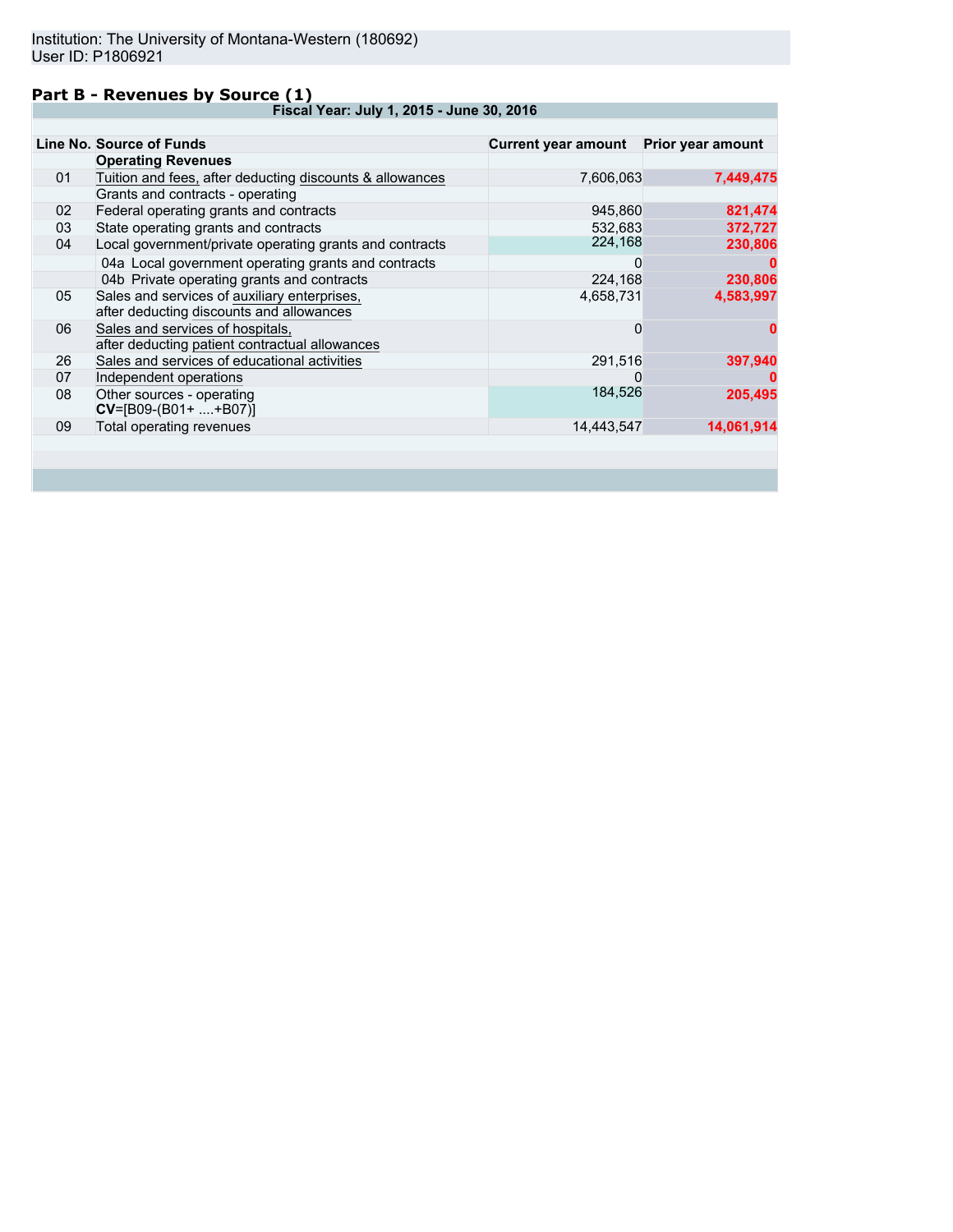# **Part B - Revenues by Source (2)**

**Fiscal Year: July 1, 2015 - June 30, 2016**

| Line<br>No. | <b>Source of funds</b>                                                           | <b>Current year</b><br>amount | <b>Prior year</b><br>amount |
|-------------|----------------------------------------------------------------------------------|-------------------------------|-----------------------------|
|             | <b>Nonoperating Revenues</b>                                                     |                               |                             |
| 10          | Federal appropriations                                                           | $\mathbf 0$                   | 0                           |
| 11          | State appropriations                                                             | 7,975,495                     | 8,043,128                   |
| 12          | Local appropriations, education district taxes, and similar support              |                               |                             |
|             | Grants-nonoperating                                                              |                               |                             |
| 13          | Federal nonoperating grants Do NOT include Federal Direct Student<br>Loans       | 2,281,343                     | 2,281,117                   |
| 14          | State nonoperating grants                                                        | 301,760                       | 612,124                     |
| 15          | Local government nonoperating grants                                             | 0                             | 0                           |
| 16          | Gifts, including contributions from affiliated organizations                     | 546,751                       | 274,137                     |
| 17          | Investment income                                                                | 30,149                        | 8,521                       |
| 18          | Other nonoperating revenues<br>$CV=[B19-(B10++B17)]$                             | 0                             | o                           |
| 19          | Total nonoperating revenues                                                      | 11,135,498                    | 11,219,027                  |
| 27          | Total operating and nonoperating revenues<br>CV=[B19+B09]                        | 25,579,045                    | 25,280,941                  |
| 28          | 12-month Student FTE from E12                                                    | 1,318                         | 1,320                       |
| 29          | Total operating and nonoperating revenues per student FTE<br><b>CV=[B27/B28]</b> | 19,407                        | 19,152                      |
|             |                                                                                  |                               |                             |
|             |                                                                                  |                               |                             |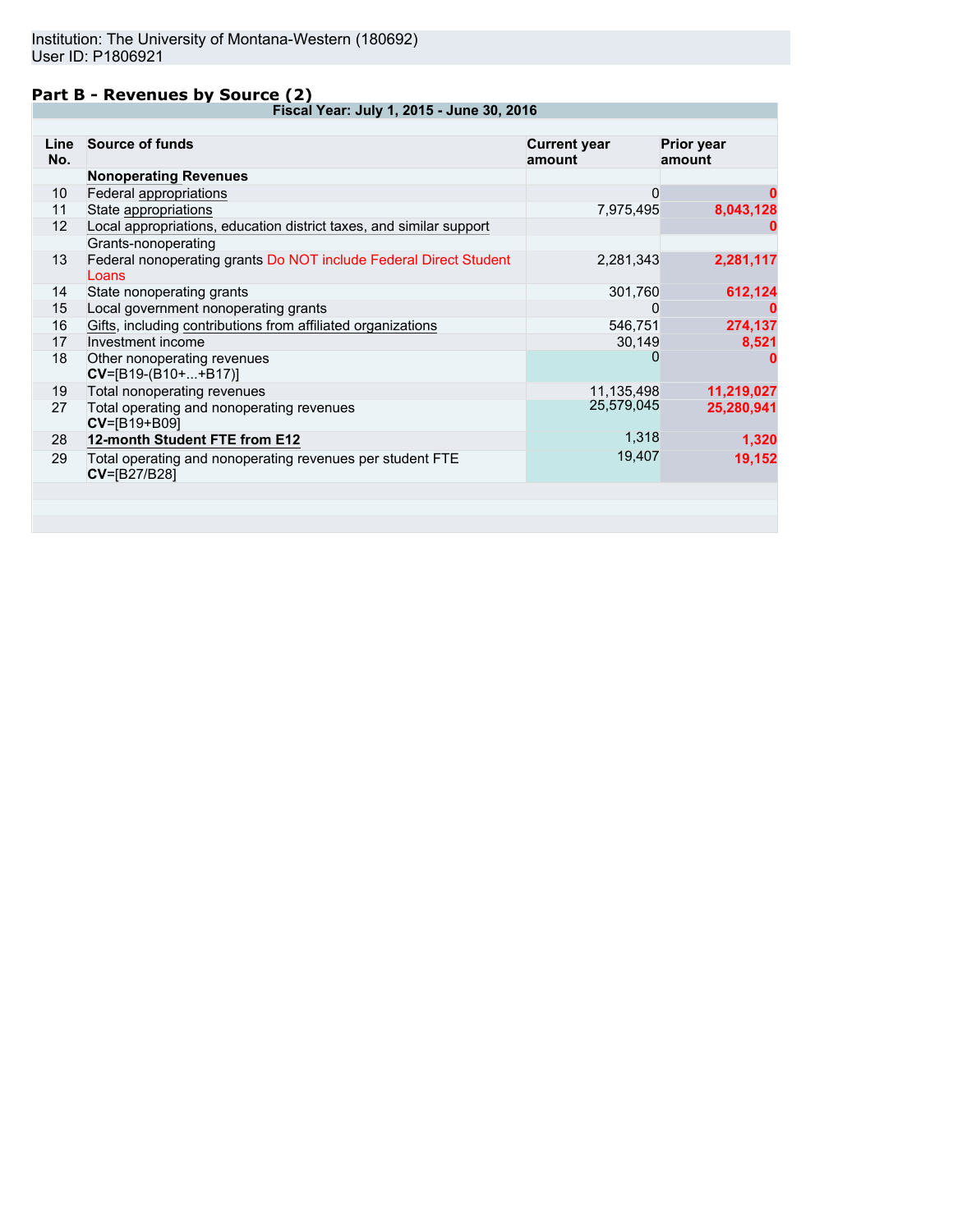## **Part B - Revenues by Source (3)**

**Fiscal Year: July 1, 2015 - June 30, 2016**

|                                                                                    | Line No. Source of funds                                    | <b>Current year amount</b> | Prior year amount |  |
|------------------------------------------------------------------------------------|-------------------------------------------------------------|----------------------------|-------------------|--|
|                                                                                    | <b>Other Revenues and Additions</b>                         |                            |                   |  |
| 20                                                                                 | Capital appropriations                                      | 0                          |                   |  |
| 21                                                                                 | Capital grants and gifts                                    | 2,800,615                  | 426,329           |  |
| 22                                                                                 | Additions to permanent endowments                           | O                          |                   |  |
| 23                                                                                 | Other revenues and additions<br>$CV=[B24-(B20++B22)]$       | $\Omega$                   |                   |  |
| 24                                                                                 | Total other revenues and additions<br>$CV = [B25-(B9+B19)]$ | 2,800,615                  | 426.329           |  |
|                                                                                    |                                                             |                            |                   |  |
| 25                                                                                 | Total all revenues and other additions                      | 28,379,660                 | 25,707,270        |  |
|                                                                                    |                                                             |                            |                   |  |
| You may use the space below to provide context for the data you've reported above. |                                                             |                            |                   |  |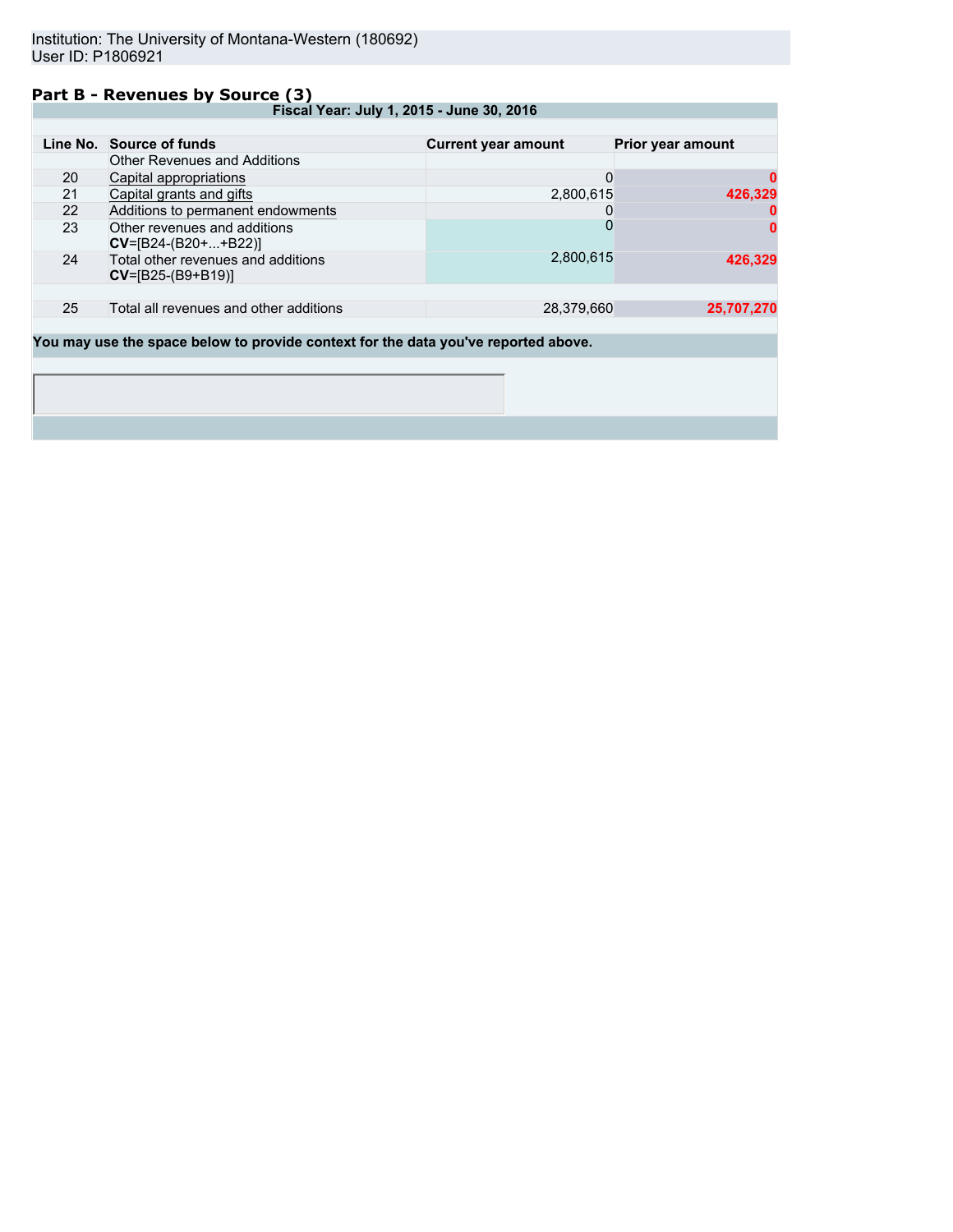# **Part C-1 - Expenses by Functional Classification**

| Fiscal Year: July 1, 2015 - June 30, 2016<br>Report Total Operating AND Nonoperating Expenses in this section |                                                                                                     |                     |                                          |                    |                                         |
|---------------------------------------------------------------------------------------------------------------|-----------------------------------------------------------------------------------------------------|---------------------|------------------------------------------|--------------------|-----------------------------------------|
|                                                                                                               | Line No. Expense: Functional Classifications                                                        | <b>Total amount</b> | <b>Prior Year</b><br><b>Total Amount</b> | Salaries and wages | <b>Prior Year</b><br>Salaries and wages |
|                                                                                                               |                                                                                                     | (1)                 |                                          | (2)                |                                         |
| 01                                                                                                            | Instruction                                                                                         | 9,263,962           | 9,132,630                                | 5,516,700          | 5,337,378                               |
| 02                                                                                                            | Research                                                                                            | 67.861              | 74.467                                   | 36.431             | 42,152                                  |
| 03                                                                                                            | Public service                                                                                      | 2,070,201           | 1,762,905                                | 243.377            | 227,357                                 |
| 05                                                                                                            | Academic support                                                                                    | 1,336,274           | 1,228,408                                | 715,116            | 612,067                                 |
| 06                                                                                                            | Student services                                                                                    | 3,384,669           | 3,479,370                                | 1,147,235          | 1,168,725                               |
| 07                                                                                                            | Institutional support                                                                               | 2,038,218           | 2,042,185                                | 1,049,995          | 1,007,653                               |
| 10                                                                                                            | Scholarships and fellowships expenses,<br>net of discounts and allowances<br>(from Part E, line 11) | 1,262,635           | 1,363,525                                |                    |                                         |
| 11                                                                                                            | Auxiliary enterprises                                                                               | 5.889.161           | 6,032,773                                | 1,512,607          | 1,576,390                               |
| 12                                                                                                            | <b>Hospital services</b>                                                                            |                     |                                          |                    |                                         |
| 13                                                                                                            | Independent operations                                                                              |                     |                                          |                    |                                         |
| 14                                                                                                            | Other Functional Expenses and deductions<br>$CV=[C19-(C01++C13)]$                                   | 0                   |                                          | $\Omega$           |                                         |
| 19                                                                                                            | <b>Total expenses and deductions</b>                                                                | 25,312,981          | 25,116,263                               | 10,221,461         | 10,834,383                              |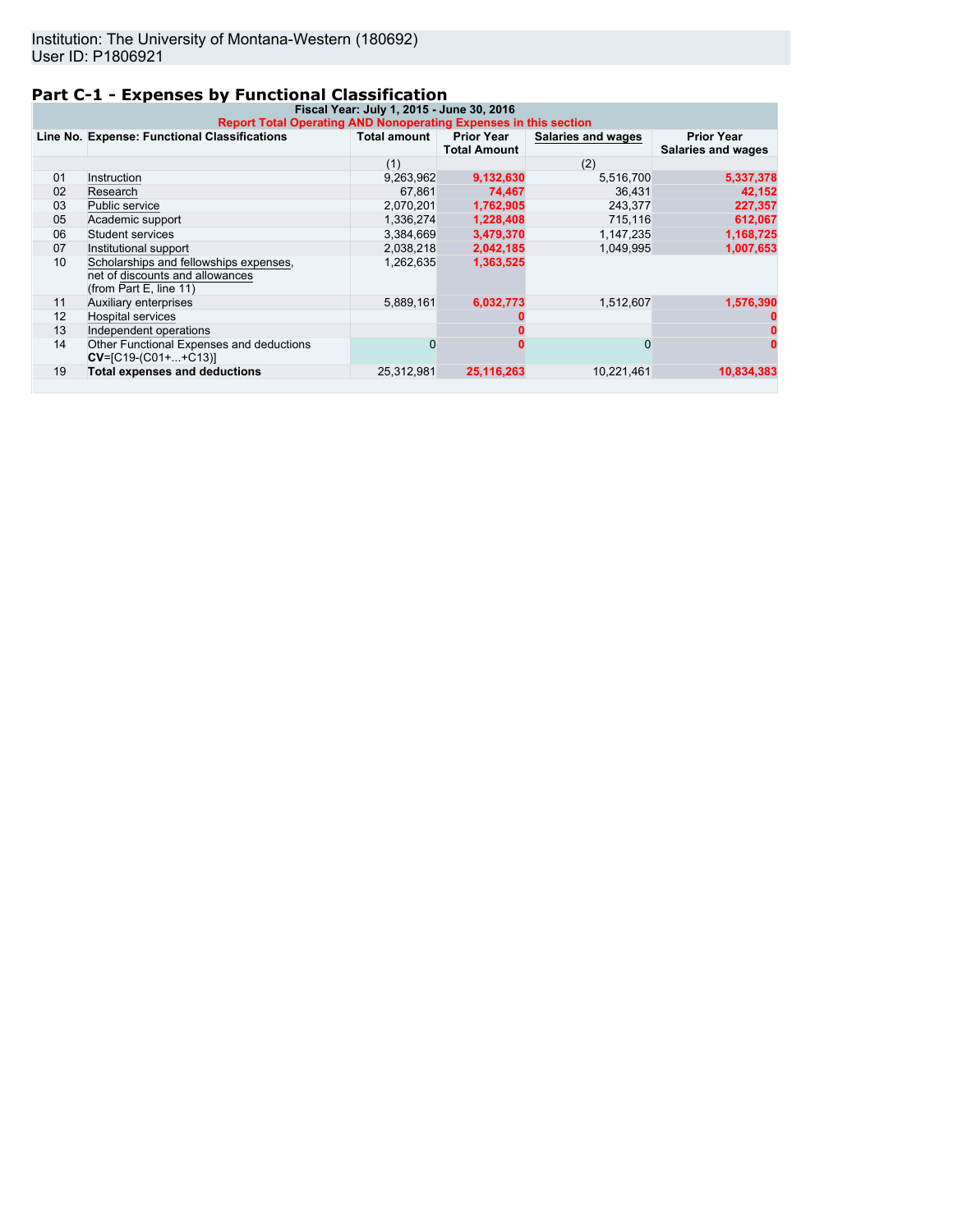# **Part C-2 - Expenses by Natural Classification**

**Fiscal Year: July 1, 2015 - June 30, 2016**

|          | Line No. Expense: Natural Classifications                                  | <b>Total Amount</b> | Prior year amount |
|----------|----------------------------------------------------------------------------|---------------------|-------------------|
|          |                                                                            |                     |                   |
| $19-2$   | Salaries and Wages (from Part C-1, Column 2 line 19)                       | 10,221,461          | 10,834,383        |
| $19-3$   | <b>Benefits</b>                                                            | 3,861,900           | 3,984,546         |
| $19-4$   | Operation and Maintenance of Plant (as a natural expense)                  | 1,939,451           | 2,200,345         |
| $19-5$   | Depreciation                                                               | 1,365,727           | 1,376,244         |
| $19-6$   | Interest                                                                   | 305.073             | 289,899           |
| $19 - 7$ | Other Natural Expenses and Deductions<br>$CV=[C19-1 - (C19-2 +  + C19-6)]$ | 7,619,369           |                   |
| $19-1$   | <b>Total Expenses and Deductions</b><br>(from Part C-1, Line 19)           | 25,312,981          | 25,116,263        |
| $20-1$   | 12-month Student FTE (from E12 survey)                                     | 1,318               | 1,320             |
| $21 - 1$ | Total expenses and deductions per student FTE<br>CV=[C19-1/C20-1]          | 19,206              | 19,027            |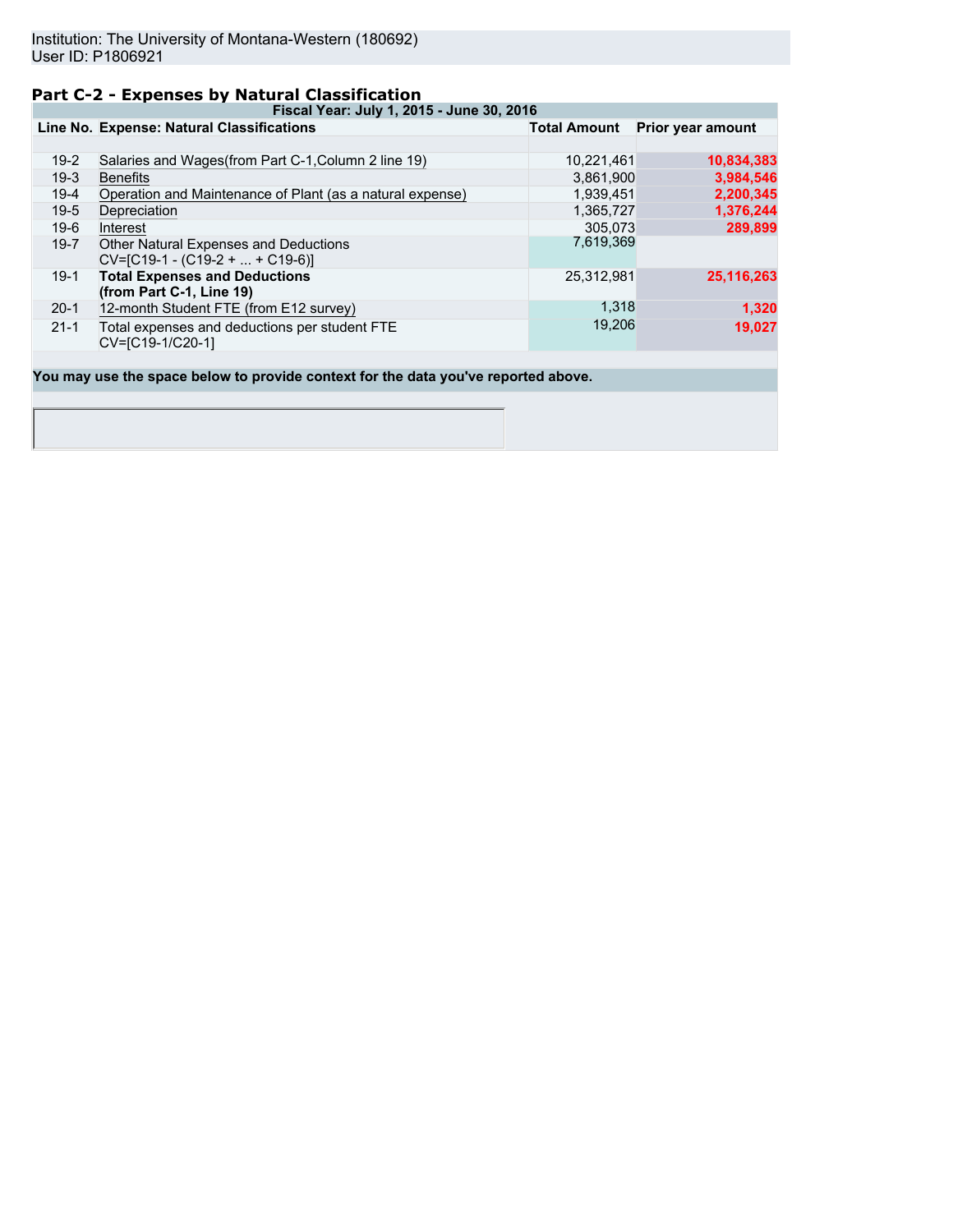# **Part M - Pension Information**

| Fiscal Year: July 1, 2015 - June 30, 2016 |  |  |
|-------------------------------------------|--|--|
|-------------------------------------------|--|--|

| Line No. | Description                          | Current year amount | <b>Prior Year amount</b> |
|----------|--------------------------------------|---------------------|--------------------------|
| 01       | Pension expense                      | 3487.299            | 417,467                  |
| 02       | Net Pension liability                | $\bullet$ 4.847.140 | 4,470,115                |
| 03       | Deferred inflows related to pension  | $\bigcirc$ 359,085  | 900,681                  |
| 04       | Deferred outflows related to pension | 981.910             | 1,024,142                |

## **You may use the space below to provide context for the data you've reported above.**

This number is determined by state actuaries. Montana Western is one agency in a multi-agency employer group. Therefore, the State of Montana determines the University's proportionate share of deferred inflows and outflows related to pension.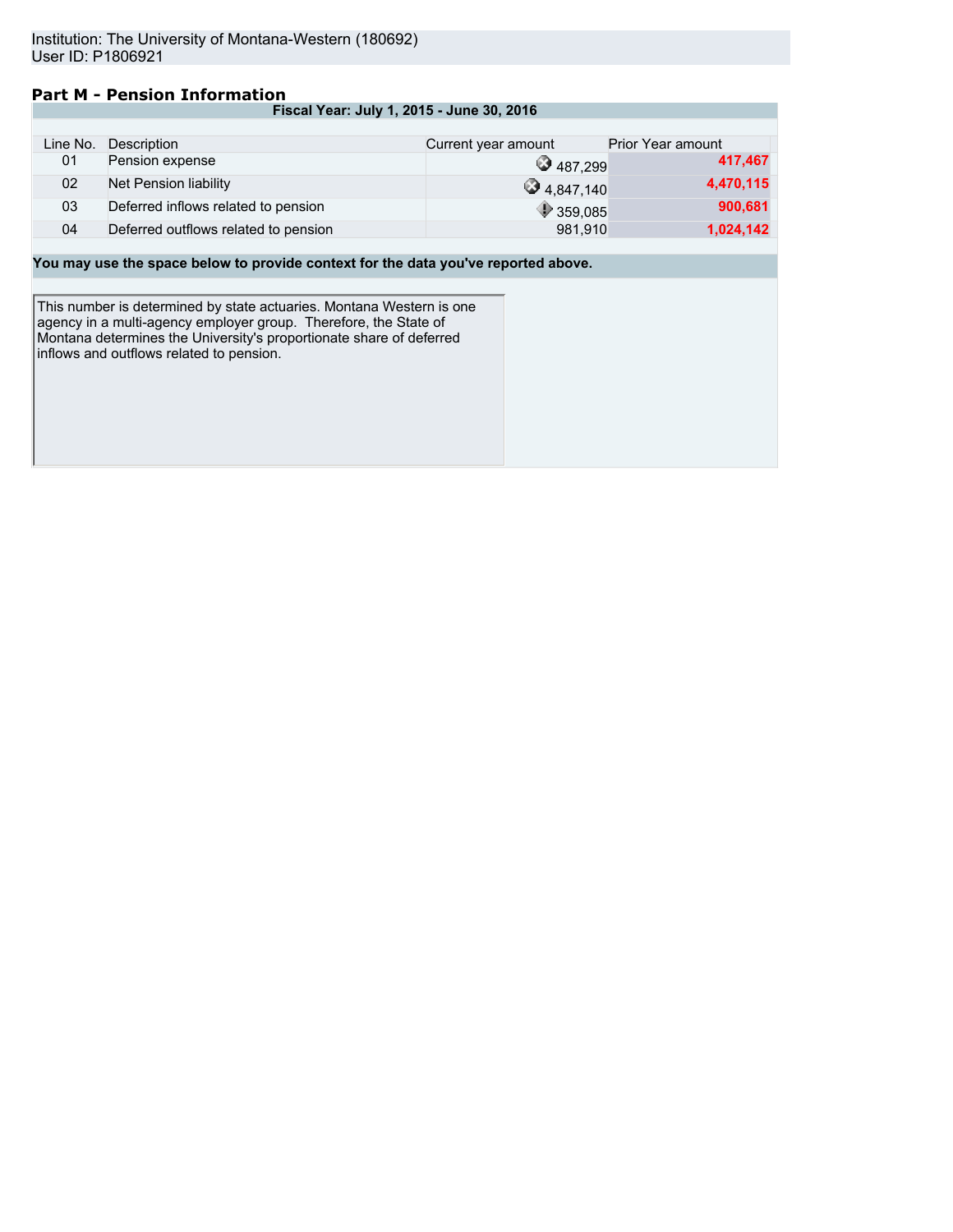# **Part H - Details of Endowment Assets**

|     | Fiscal Year: July 1, 2015 - June 30, 2016                                                                                                 |                        |                                     |  |  |  |  |  |
|-----|-------------------------------------------------------------------------------------------------------------------------------------------|------------------------|-------------------------------------|--|--|--|--|--|
| No. | Line Value of Endowment Assets                                                                                                            | <b>Market</b><br>Value | <b>Prior Year</b><br><b>Amounts</b> |  |  |  |  |  |
|     | Include not only endowment assets held by the institution, but any assets held by<br>private foundations affiliated with the institution. |                        |                                     |  |  |  |  |  |
| 01  | Value of endowment assets at the beginning of the fiscal year                                                                             | 4,299,376              | 4,183,087                           |  |  |  |  |  |
| 02  | Value of endowment assets at the end of the fiscal year                                                                                   | 4,216,809              | 4,299,376                           |  |  |  |  |  |
|     |                                                                                                                                           |                        |                                     |  |  |  |  |  |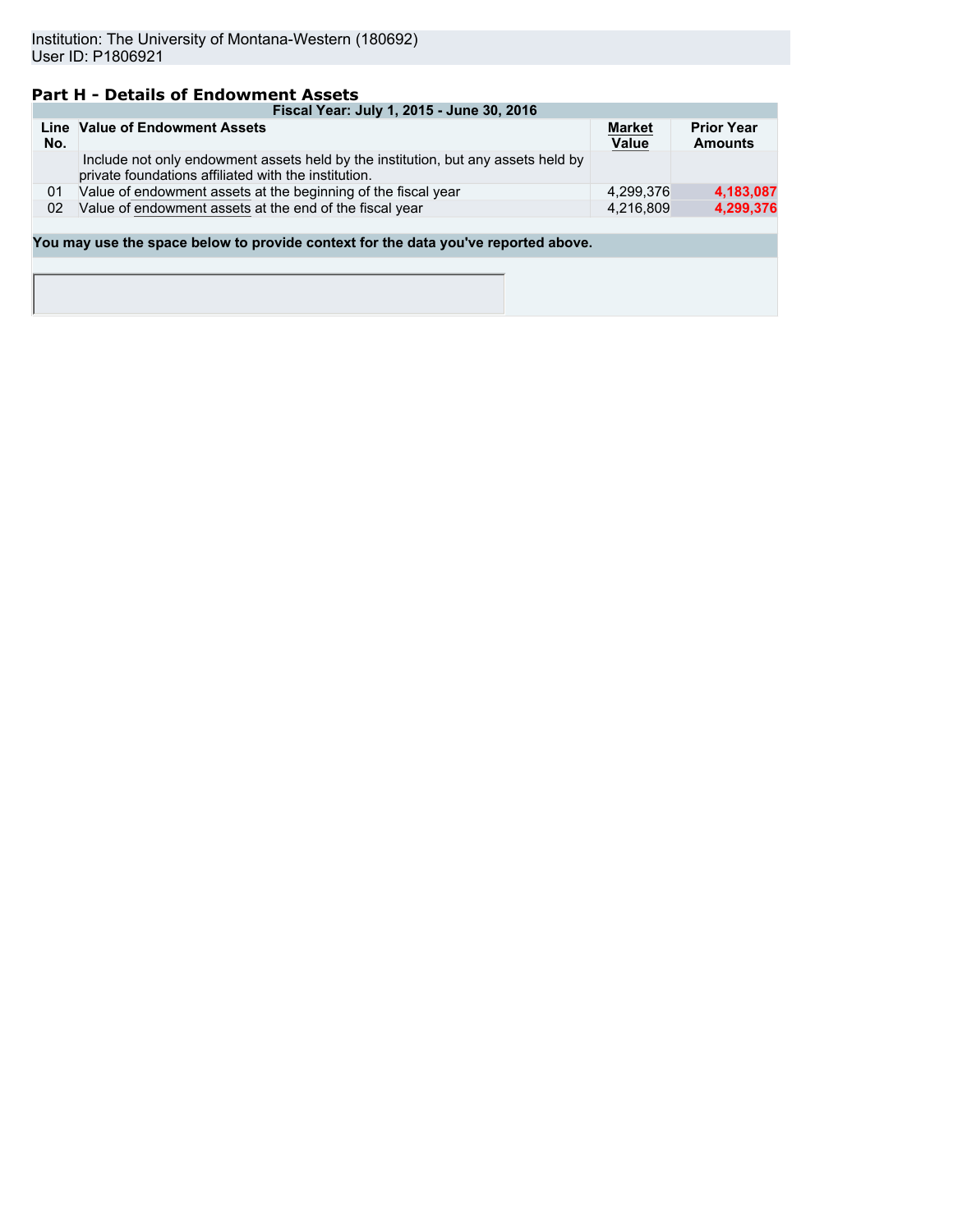| Fiscal Year: July 1, 2015 - June 30, 2016                          |                                                                                                                      |                                                                                    |                          |           |                                                 |  |
|--------------------------------------------------------------------|----------------------------------------------------------------------------------------------------------------------|------------------------------------------------------------------------------------|--------------------------|-----------|-------------------------------------------------|--|
| Source and type<br>Amount                                          |                                                                                                                      |                                                                                    |                          |           |                                                 |  |
|                                                                    | Total for all<br>funds<br>and operations<br>(includes)<br>endowment<br>funds,<br>but excludes<br>component<br>units) | <b>Education and</b><br>general/independent<br>operations                          | Auxiliary<br>enterprises | Hospitals | Agriculture<br>extension/experiment<br>services |  |
|                                                                    | (1)                                                                                                                  | (2)                                                                                | (3)                      | (4)       | (5)                                             |  |
| 01 Tuition and fees                                                | 9,944,448                                                                                                            | 9,944,448                                                                          |                          |           |                                                 |  |
| 02 Sales and services                                              | 5,166,341                                                                                                            | 291,516                                                                            | 4,874,825                | $\Omega$  |                                                 |  |
| 03 Federal<br>grants/contracts<br>(excludes Pell Grants)           | 945,860                                                                                                              | 945,860                                                                            |                          |           |                                                 |  |
| Revenue from the state government:                                 |                                                                                                                      |                                                                                    |                          |           |                                                 |  |
| 04 State appropriations,<br>current & capital                      | 8,277,255                                                                                                            | 8,277,255                                                                          |                          |           |                                                 |  |
| 05 State grants and<br>contracts                                   | 532,683                                                                                                              | 532,683                                                                            |                          |           |                                                 |  |
| Revenue from local governments:                                    |                                                                                                                      |                                                                                    |                          |           |                                                 |  |
| 06 Local appropriation,<br>current & capital                       | 0                                                                                                                    |                                                                                    |                          |           |                                                 |  |
| 07 Local government<br>grants/contracts                            | 0                                                                                                                    |                                                                                    |                          |           |                                                 |  |
| 08 Receipts from property<br>and non-property taxes                |                                                                                                                      |                                                                                    |                          |           |                                                 |  |
| 09 Gifts and private<br>grants,<br>NOT including capital<br>grants | 770,919                                                                                                              |                                                                                    |                          |           |                                                 |  |
| 10 Interest earnings                                               | 30,149                                                                                                               |                                                                                    |                          |           |                                                 |  |
| 11 Dividend earnings                                               |                                                                                                                      |                                                                                    |                          |           |                                                 |  |
| 12 Realized capital gains                                          |                                                                                                                      |                                                                                    |                          |           |                                                 |  |
|                                                                    |                                                                                                                      |                                                                                    |                          |           |                                                 |  |
|                                                                    |                                                                                                                      | You may use the space below to provide context for the data you've reported above. |                          |           |                                                 |  |

# **Part J - Revenue Data for the Census Bureau**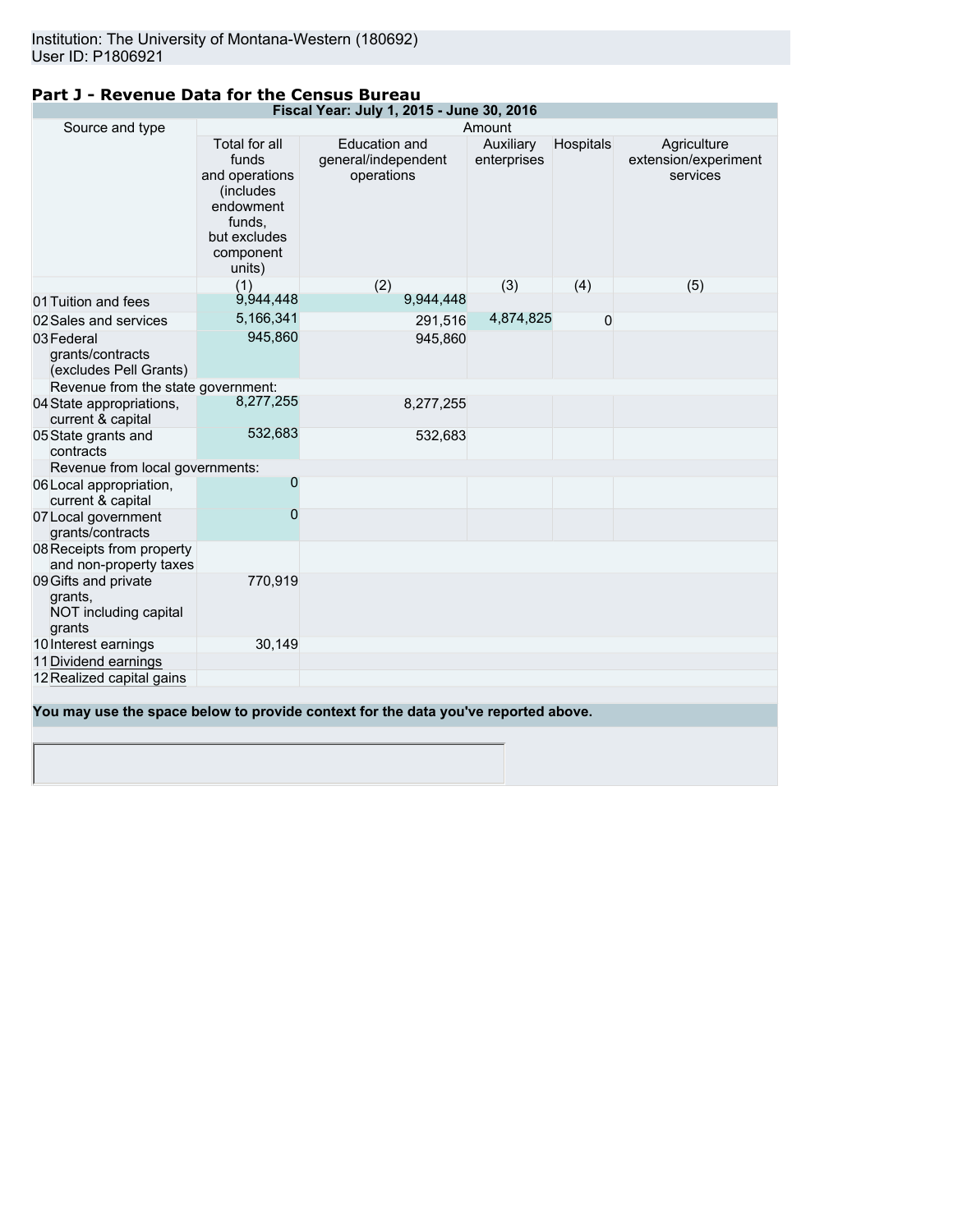# **Part K - Expenditure Data for the Census Bureau**

| Fiscal Year: July 1, 2015 - June 30, 2016                                 |                                                                                                         |                                                        |                          |                  |                                                     |
|---------------------------------------------------------------------------|---------------------------------------------------------------------------------------------------------|--------------------------------------------------------|--------------------------|------------------|-----------------------------------------------------|
| Category                                                                  | Total for all funds and<br>operations (includes<br>endowment funds,<br>but excludes component<br>units) | Education and<br>qeneral/<br>independent<br>operations | Auxiliary<br>enterprises | <b>Hospitals</b> | Agriculture<br>extension/<br>experiment<br>services |
|                                                                           | (1)                                                                                                     | (2)                                                    | (3)                      | (4)              | (5)                                                 |
| 02 Employee benefits, total                                               | 3,861,900                                                                                               | 3,222,388                                              | 639,512                  |                  |                                                     |
| 03 Payment to state retirement funds<br>(maybe included in line 02 above) | 389,433                                                                                                 | 303,196                                                | 86.237                   |                  |                                                     |
| 04 Current expenditures including<br>salaries                             | 25,312,979                                                                                              | 19.423.818                                             | 5.889.161                |                  |                                                     |
| <b>Capital outlays</b>                                                    |                                                                                                         |                                                        |                          |                  |                                                     |
| 05 Construction                                                           | 2,940,670                                                                                               | 2,940,670                                              |                          |                  |                                                     |
| 06 Equipment purchases                                                    | 228,631                                                                                                 | 206,811                                                | 21,820                   |                  |                                                     |
| 07 Land purchases                                                         | O                                                                                                       |                                                        |                          |                  |                                                     |
| 08 Interest on debt outstanding, all<br>funds and activities              | 305,073                                                                                                 |                                                        |                          |                  |                                                     |
|                                                                           |                                                                                                         |                                                        |                          |                  |                                                     |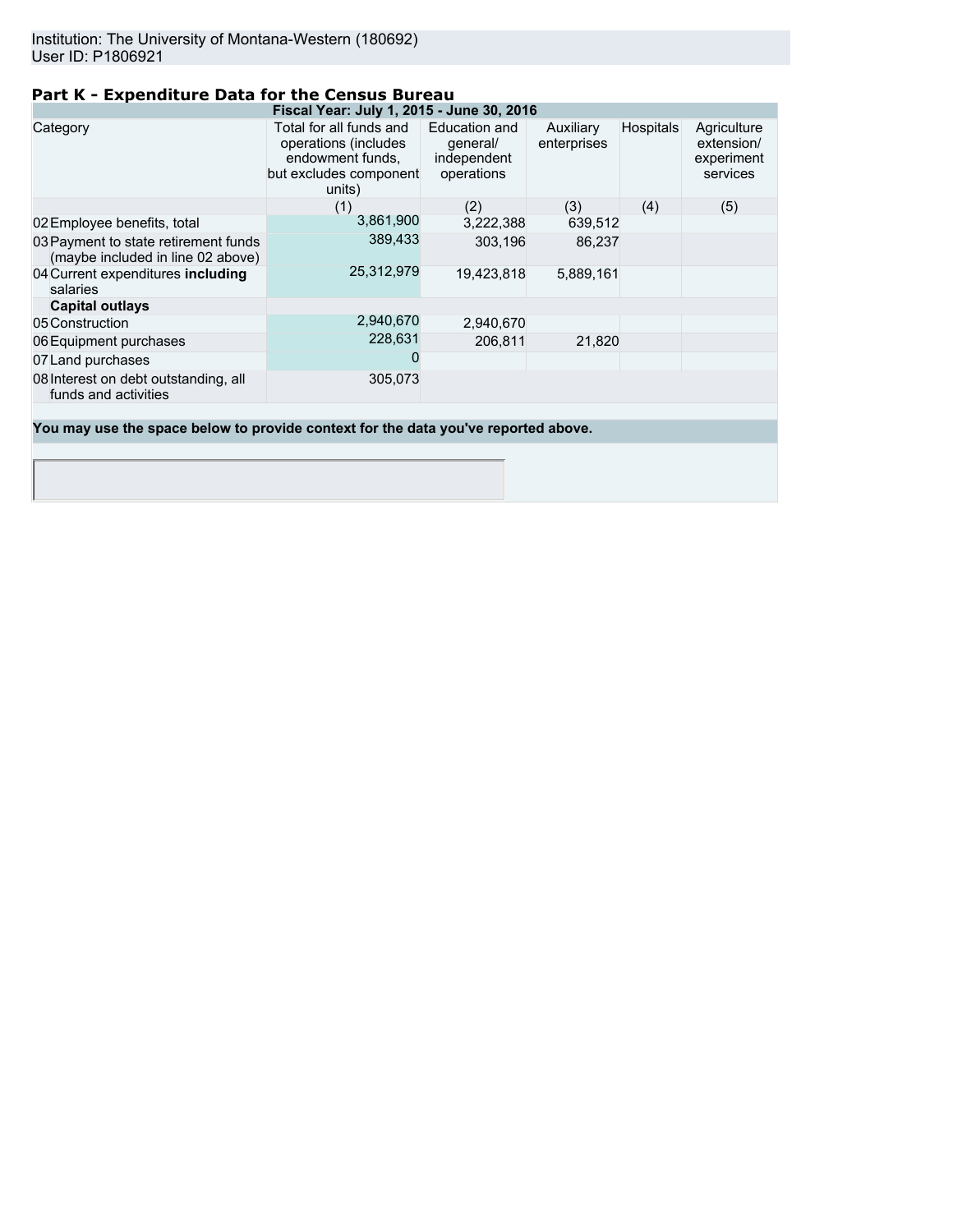# **Part L - Debt and Assets for Census Bureau, page 1**

| Fiscal Year: July 1, 2015 - June 30, 2016                                          |           |  |  |
|------------------------------------------------------------------------------------|-----------|--|--|
| <b>Debt</b>                                                                        |           |  |  |
| Category                                                                           | Amount    |  |  |
| 01 Long-term debt outstanding at beginning of fiscal year                          | 5,299,143 |  |  |
| 02 Long-term debt issued during fiscal year                                        |           |  |  |
| 03 Long-term debt retired during fiscal year                                       | 543.795   |  |  |
| 04 Long-term debt outstanding at end of fiscal year                                | 4,755,348 |  |  |
| 05 Short-term debt outstanding at beginning of fiscal year                         | 363.052   |  |  |
| 06 Short-term debt outstanding at end of fiscal year                               | 570,205   |  |  |
|                                                                                    |           |  |  |
| You may use the space below to provide context for the data you've reported above. |           |  |  |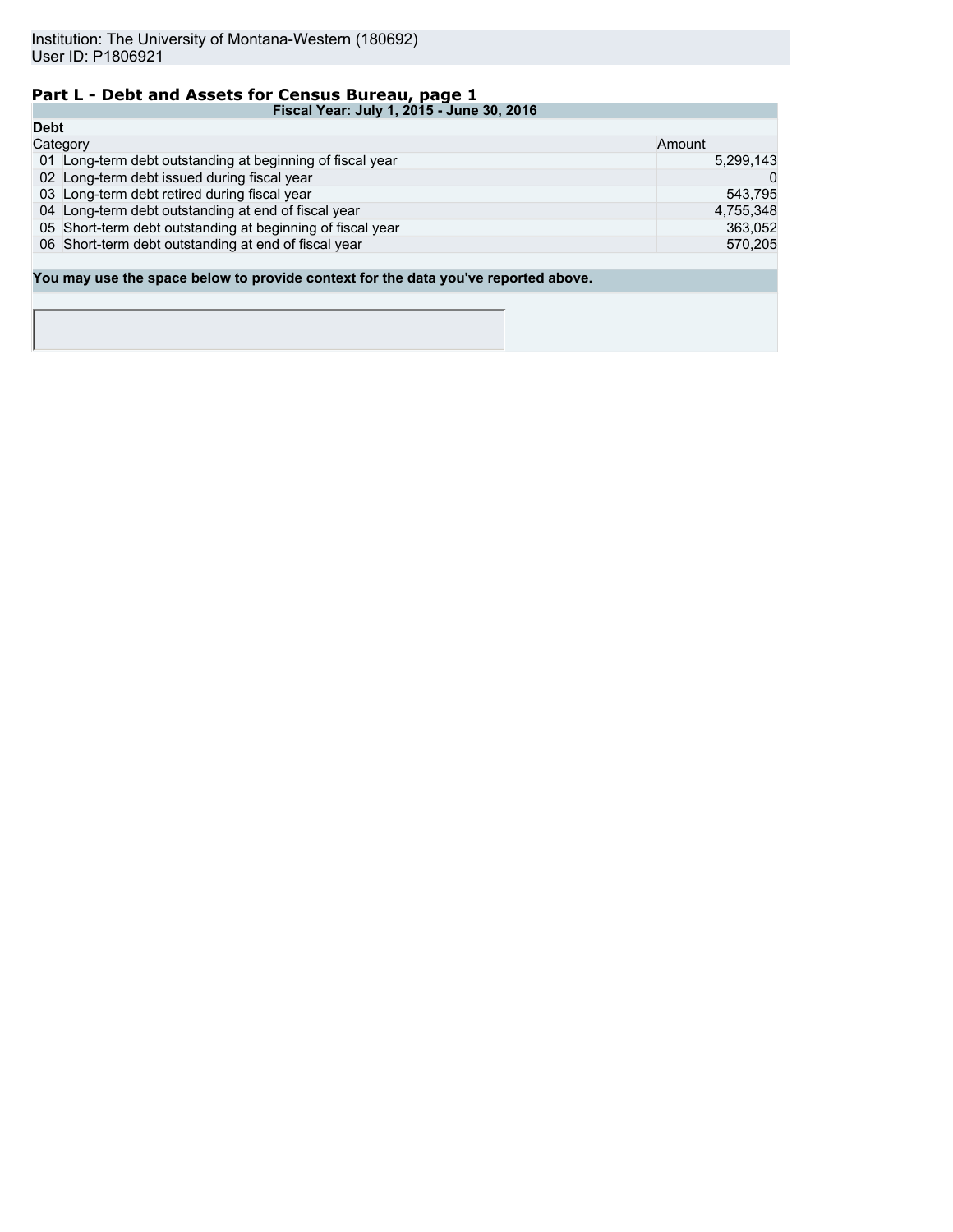# **Part L - Debt and Assets for Census Bureau, page 2**

| Fiscal Year: July 1, 2015 - June 30, 2016                                                     |           |  |  |  |
|-----------------------------------------------------------------------------------------------|-----------|--|--|--|
| <b>Assets</b>                                                                                 |           |  |  |  |
| Category                                                                                      | Amount    |  |  |  |
| 07 Total cash and security assets held at end of fiscal year in sinking or debt service funds | 76.400    |  |  |  |
| 08 Total cash and security assets held at end of fiscal year in bond funds                    |           |  |  |  |
| 09 Total cash and security assets held at end of fiscal year in all other funds               | 7,377,225 |  |  |  |
|                                                                                               |           |  |  |  |
| You may use the space below to provide context for the data you've reported above.            |           |  |  |  |
|                                                                                               |           |  |  |  |
|                                                                                               |           |  |  |  |
|                                                                                               |           |  |  |  |
|                                                                                               |           |  |  |  |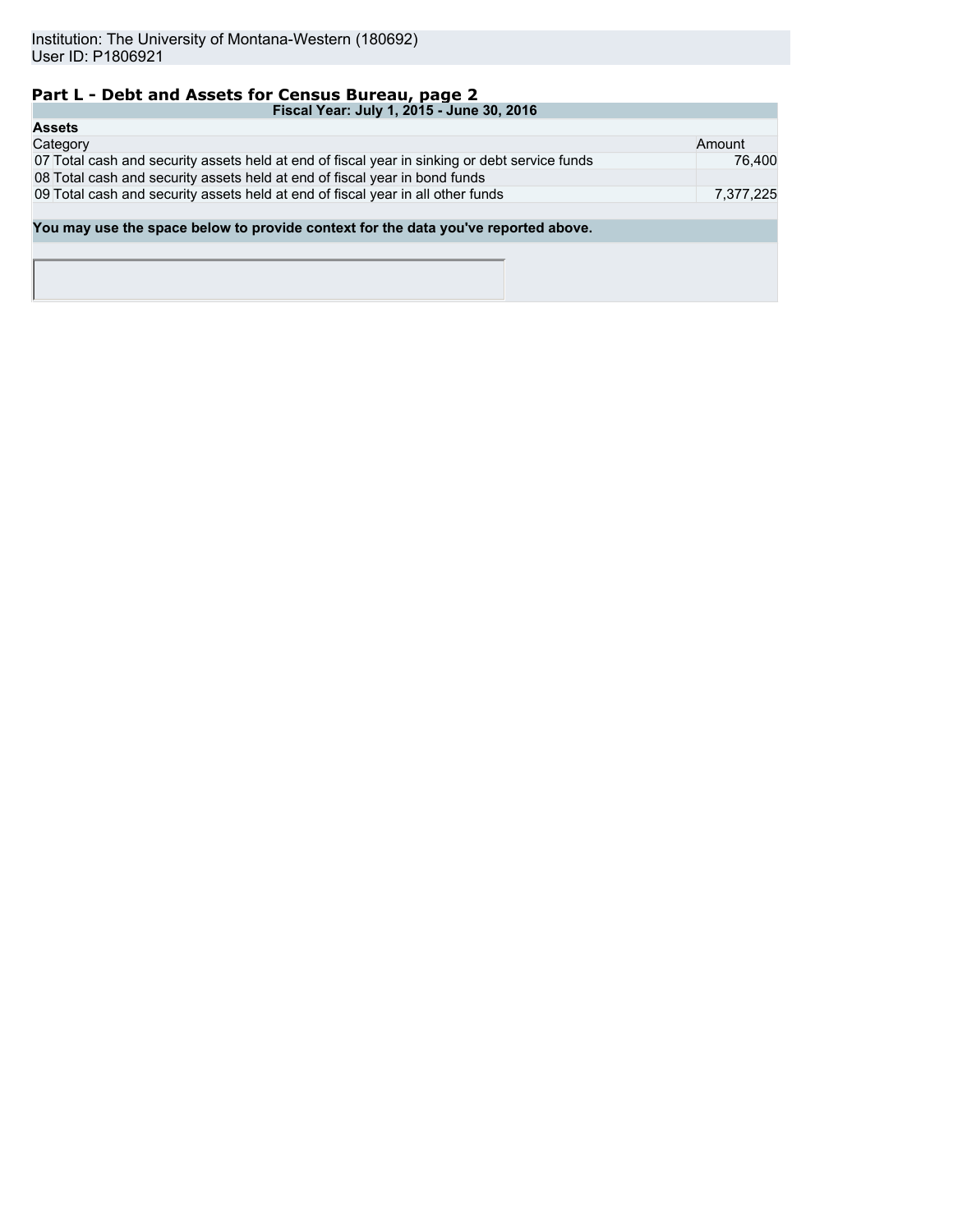| Institution: The University of Montana-Western (180692) |  |
|---------------------------------------------------------|--|
| User ID: P1806921                                       |  |

# **Prepared by**

|                       | This survey component was prepared by: |  |                          |  |            |  |
|-----------------------|----------------------------------------|--|--------------------------|--|------------|--|
|                       | Keyholder                              |  | SFA Contact              |  | HR Contact |  |
|                       | Finance Contact                        |  | Academic Library Contact |  | Other      |  |
| Name: Liane Forrester |                                        |  |                          |  |            |  |
|                       | Email: liane.forrester@umwestern.edu   |  |                          |  |            |  |
|                       |                                        |  |                          |  |            |  |
| survey component?     | How long did it take to prepare this   |  | 24 hours                 |  | minutes    |  |

The name of the preparer is being collected so that we can follow up with the appropriate person in the event that there are questions concerning the data. The Keyholder will be copied on all email correspondence to other preparers. The time it took to prepare this component is being collected so that we can continue to improve our estimate of the reporting burden associated with IPEDS. Please include in your estimate the time it took for you to review instructions, query and search data sources, complete and review the component, and submit the data through the Data Collection System.

Thank you for your assistance.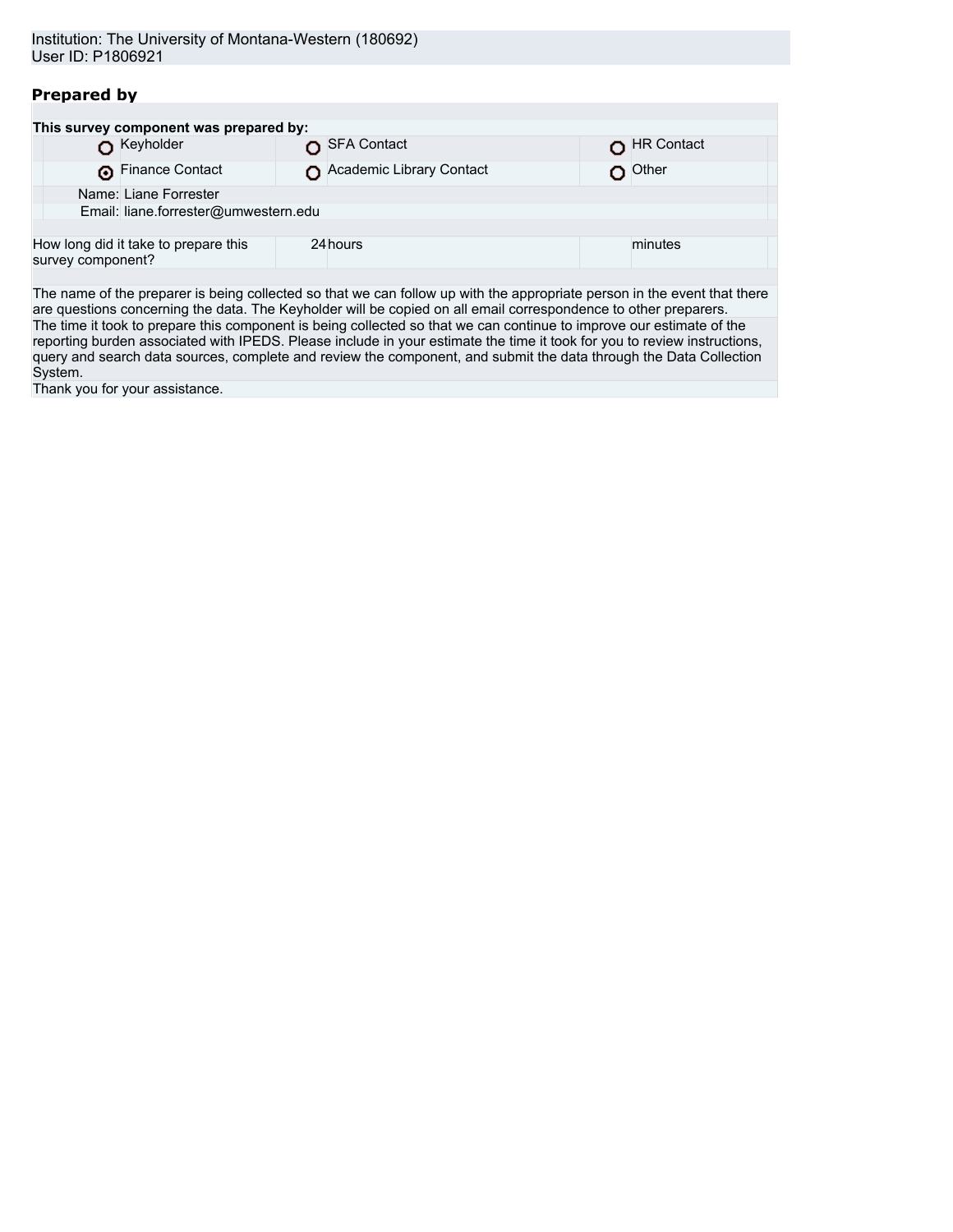## **Finance Survey Summary**

IPEDS collects important information regarding your institution. All data reported in IPEDS survey components become available in the IPEDS Data Center and appear as aggregated data in various Department of Education reports. Additionally, some of the reported data appears specifically for your institution through the College Navigator website and is included in your institution's Data Feedback Report (DFR). The purpose of this summary is to provide you an opportunity to view some of the data that, when accepted through the IPEDS quality control process, will appear on the College Navigator website and/or your DFR. College Navigator is updated approximately three months after the data collection period closes and Data Feedback Reports will be available through the [Data Center](http://nces.ed.gov/ipeds/datacenter/) and sent to your institution's CEO in November 2016.

Please review your data for accuracy. If you have questions about the data displayed below after reviewing the data reported on the survey screens, please contact the IPEDS Help Desk at: 1-877-225-2568 or ipedshelp@rti.org.

| <b>Core Revenues</b>                 |                        |                                          |                                     |  |  |  |
|--------------------------------------|------------------------|------------------------------------------|-------------------------------------|--|--|--|
| <b>Revenue Source</b>                | <b>Reported values</b> | <b>Percent of total core</b><br>revenues | Core revenues per FTE<br>enrollment |  |  |  |
| Tuition and fees                     | \$7,606,063            | 32%                                      | \$5,771                             |  |  |  |
| State appropriations                 | \$7,975,495            | 34%                                      | \$6,051                             |  |  |  |
| Local appropriations                 | \$0                    | 0%                                       | \$0                                 |  |  |  |
| Government grants and contracts      | \$4,061,646            | 17%                                      | \$3,082                             |  |  |  |
| Private gifts, grants, and contracts | \$770,919              | 3%                                       | \$585                               |  |  |  |
| Investment income                    | \$30,149               | 0%                                       | \$23                                |  |  |  |
| Other core revenues                  | \$3,276,657            | 14%                                      | \$2,486                             |  |  |  |
| Total core revenues                  | \$23,720,929           | 100%                                     | \$17,998                            |  |  |  |
|                                      |                        |                                          |                                     |  |  |  |
| Total revenues                       | \$28,379,660           |                                          | \$21,532                            |  |  |  |

Other core revenues include federal appropriations; sales and services of educational activities; other operating and nonoperating sources; and other revenues and additions (e.g., capital appropriations, capital grants and gifts, etc.). Core revenues exclude revenues from auxiliary enterprises (e.g., bookstores, dormitories), hospitals, and independent operations. For institutions reporting in Full parent/child relationships, core revenues per FTE enrollment amounts will not be allocated to child institutions.

| <b>Core Expenses</b>    |                        |                                          |                                     |  |  |  |
|-------------------------|------------------------|------------------------------------------|-------------------------------------|--|--|--|
| <b>Expense function</b> | <b>Reported values</b> | <b>Percent of total core</b><br>expenses | Core expenses per FTE<br>enrollment |  |  |  |
| Instruction             | \$9,263,962            | 48%                                      | \$7,029                             |  |  |  |
| Research                | \$67,861               | 0%                                       | \$51                                |  |  |  |
| Public service          | \$2,070,201            | 11%                                      | \$1,571                             |  |  |  |
| Academic support        | \$1,336,274            | 7%                                       | \$1,014                             |  |  |  |
| Institutional support   | \$2,038,218            | 10%                                      | \$1,546                             |  |  |  |
| Student services        | \$3,384,669            | 17%                                      | \$2,568                             |  |  |  |
| Other core expenses     | \$1,262,635            | 7%                                       | \$958                               |  |  |  |
| Total core expenses     | \$19,423,820           | 100%                                     | \$14,737                            |  |  |  |
|                         |                        |                                          |                                     |  |  |  |
| Total expenses          | \$25,312,981           |                                          | \$19,206                            |  |  |  |

Other core expenses include scholarships and fellowships, net of discounts and allowances, and other expenses. Core expenses exclude expenses from auxiliary enterprises (e.g., bookstores, dormitories), hospitals, and independent operations. For institutions reporting in Full parent/child relationships, core expenses per FTE enrollment amounts will not be allocated to child institutions.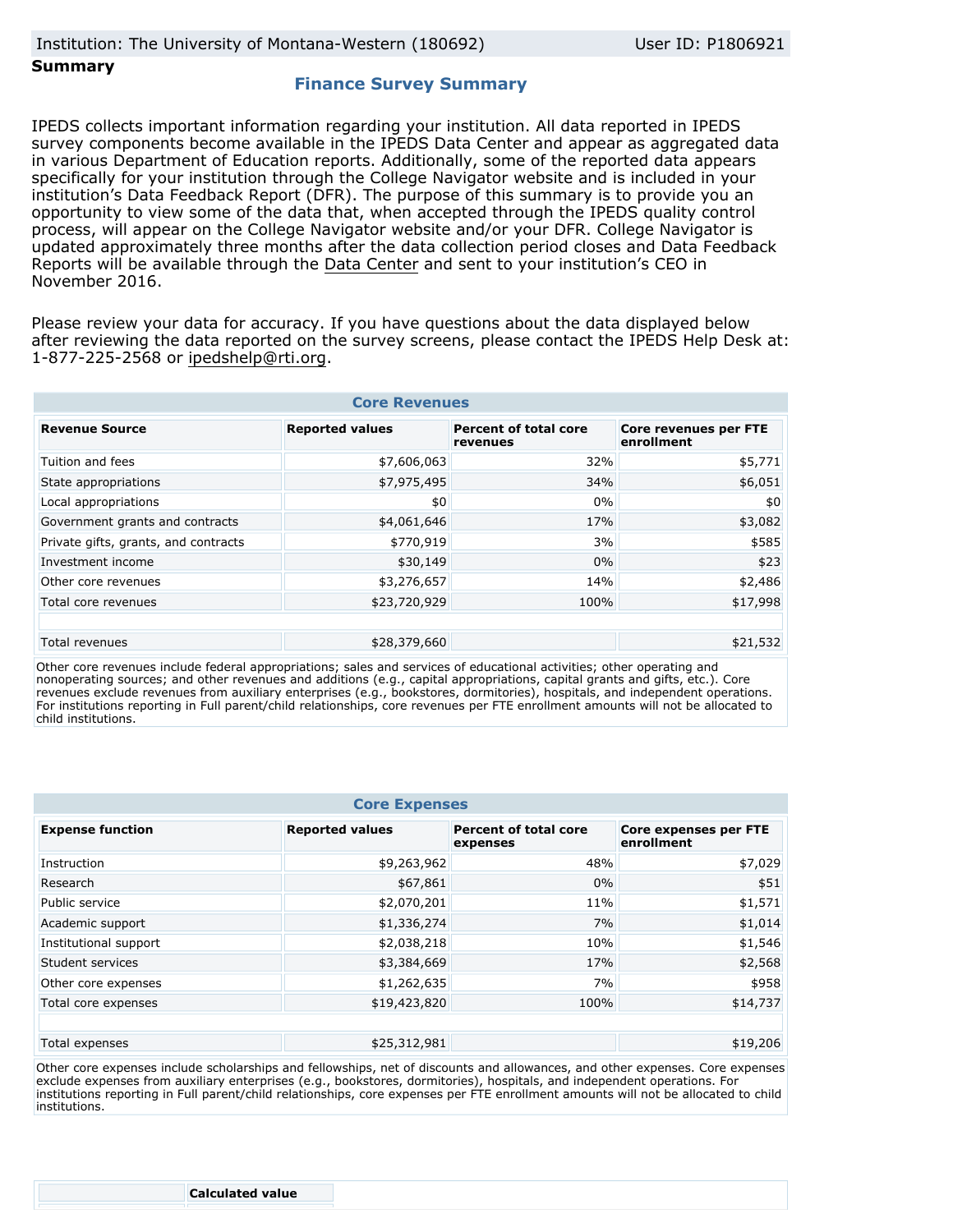| <b>FTE</b> enrollment |  |
|-----------------------|--|
|                       |  |
|                       |  |

The full-time equivalent (FTE) enrollment used in this report is the sum of the institution's FTE undergraduate enrollment and FTE graduate enrollment (as calculated from or reported on the 12-month Enrollment component). FTE is estimated using 12 month instructional activity (credit and/or contact hours). All doctor's degree students are reported as graduate students.